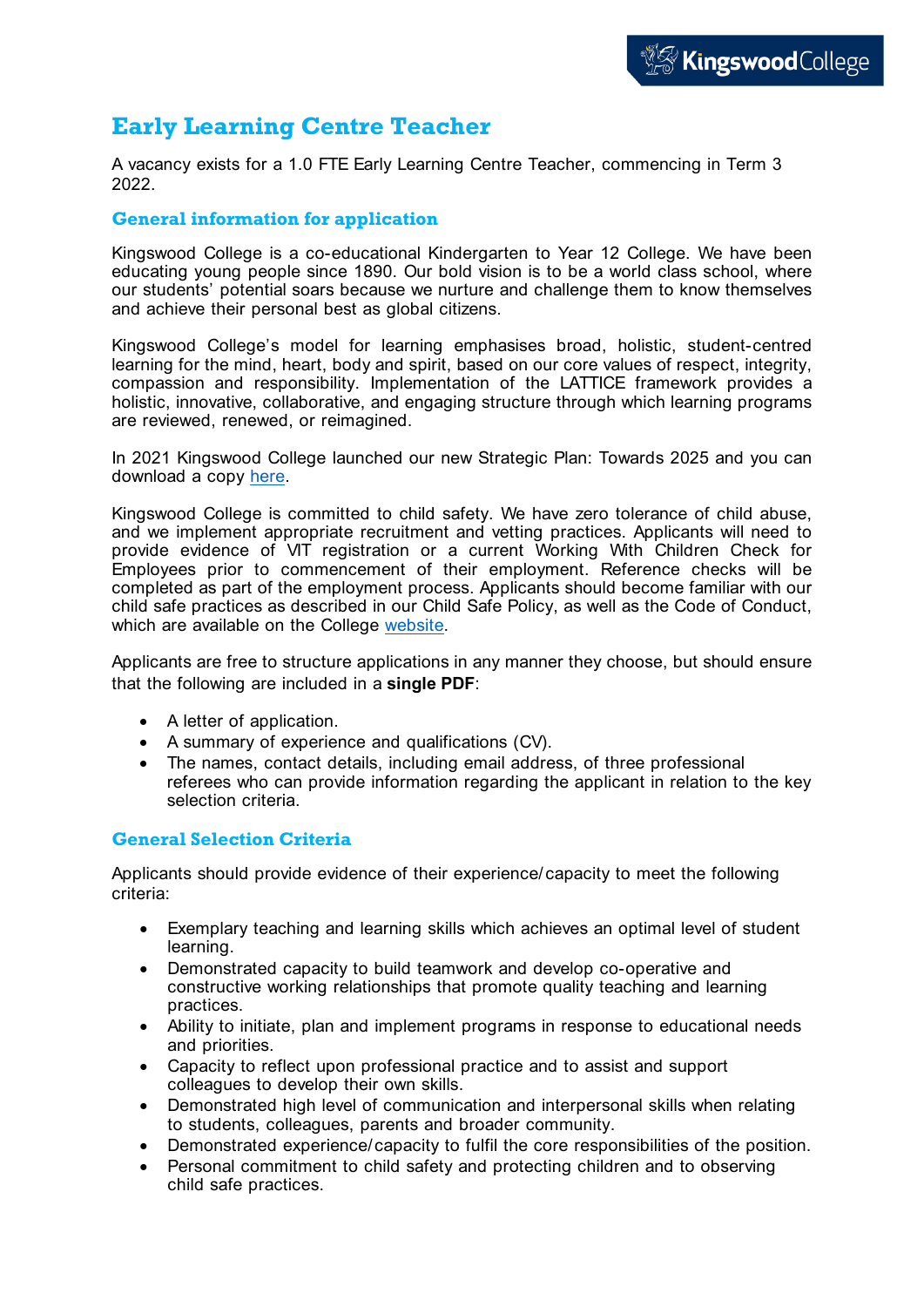

Full details can be found on the Kingswood College [website](https://www.kingswoodcollege.vic.edu.au/join-us/#st-employment)

Applications close at midday on Thursday 7 July 2022 and should be emailed to [principal@kingswoodcollege.vic.edu.au](mailto:principal@kingswoodcollege.vic.edu.au) 

We look forward to receiving your application.

Elisabeth Lenders Principal Kingswood College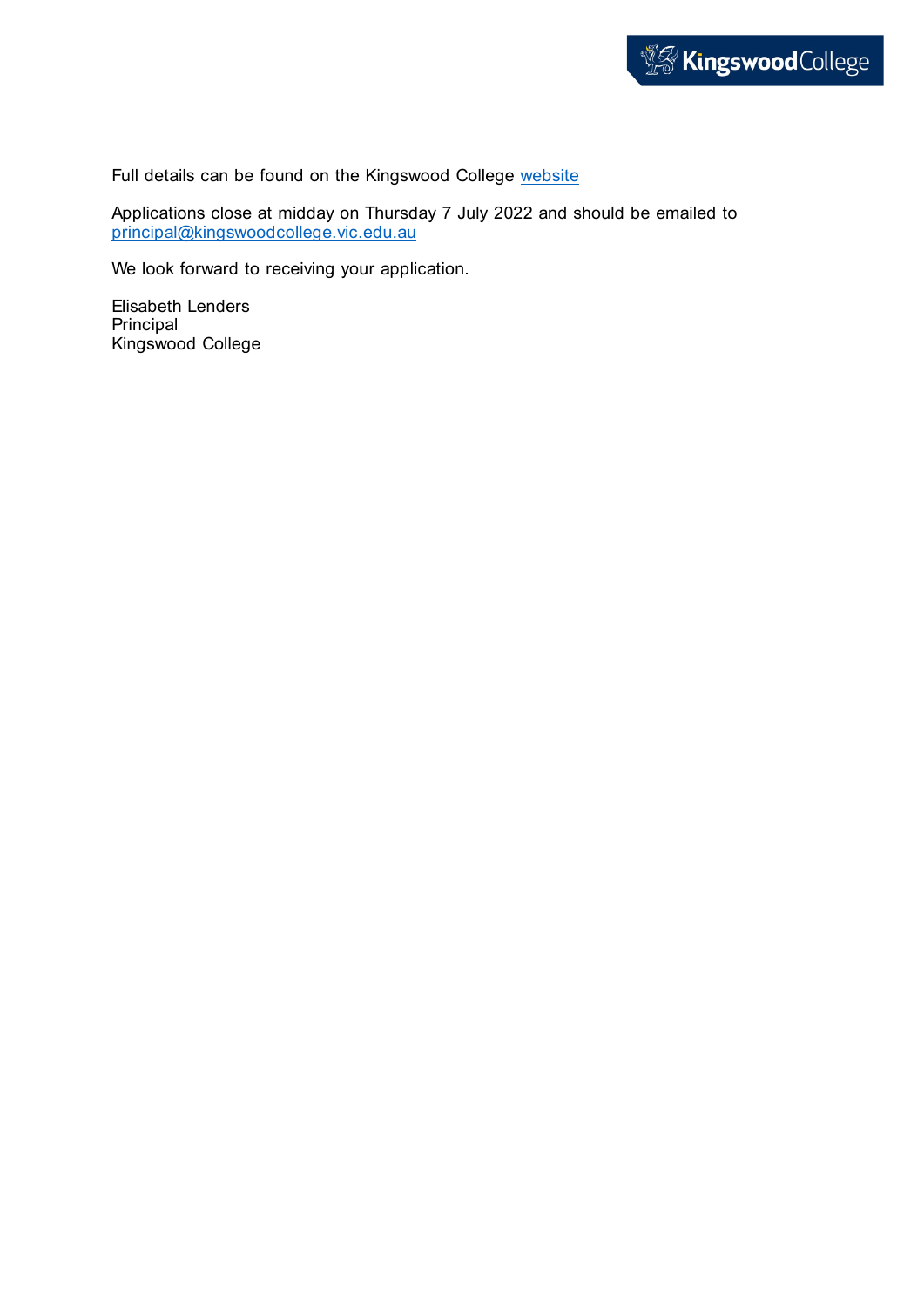# **Early Learning Centre Teacher**

## **Position Description**

The position of Early Childhood Teacher is responsible for the day to day running of the Pre Prep or Kindergarten program within the College's Early Learning Centre.

## **Key roles and responsibilities**

- The Early Childhood Teacher is responsible for the delivery of the ELC program and for the wellbeing of children.
- Ensuring the Early Learning Centre is at all times compliant in relation to all Children's Services Regulations.
- Acting as a responsible person and fulfilling all associated responsibilities.
- To plan and implement programs which ensure the centre meets all requirements of the preschool funding criteria of the DET, the National Quality Framework (NQF), that consists of the Education and Care Services National Law and Education and Care Services National Regulations and the Victorian Early Years Learning and Development Framework.
- Delivering an inviting program that recognises children's strengths and allows them to feel secure, happy and valued.
- Documenting children's learning and growth through learning stories, portfolio pieces and other relevant documentation.
- Through regular observations and documentation, support all children with individual needs within the program.
- Providing regular feedback about the progress and development of individual children and encouraging open communication.
- Ensuring the safety and security of children at all times.
- Implementation and adherence to the policies and procedures of the Early Learning Centre.
- Attendance at relevant external, College and Junior School meetings.
- Attendance at Open days, Celebration Night, parent information nights and other special events as directed by the Head of Junior School or Coordinator of Early Learning Centre.
- Ensuring all communication with families, children and other staff occur in a respectful and professional manner which represents the Centre appropriately and responds to the needs of the children and parents.
- Attend to and contribute to Early Learning Centre, Junior School and College meetings.
- Contribute to the Early Learning Centre family communication.
- Assist with the daily administration of the centre and undertake duties as requested by the Early Learning Centre Coordinator or Head of Junior School.

## **Other duties**

- Assist in maintaining the general cleanliness and attractiveness of the Early Learning Centre.
- To be familiar with, support and assist in the implementation of the policies and handbook information of Kingswood College Early Learning Centre.
- To be familiar with the Emergency Management Plan and evacuation procedures, that applies to the Early Learning Centre specifically and to the College generally.
- To attend and contribute to professional development as approved by the Early Learning Centre Coordinator and Head of Junior School.
- Maintain appropriate paperwork to meet Funding and Regulatory requirements.
- At all times respect the privacy of families and ensure confidentiality of any information provided.